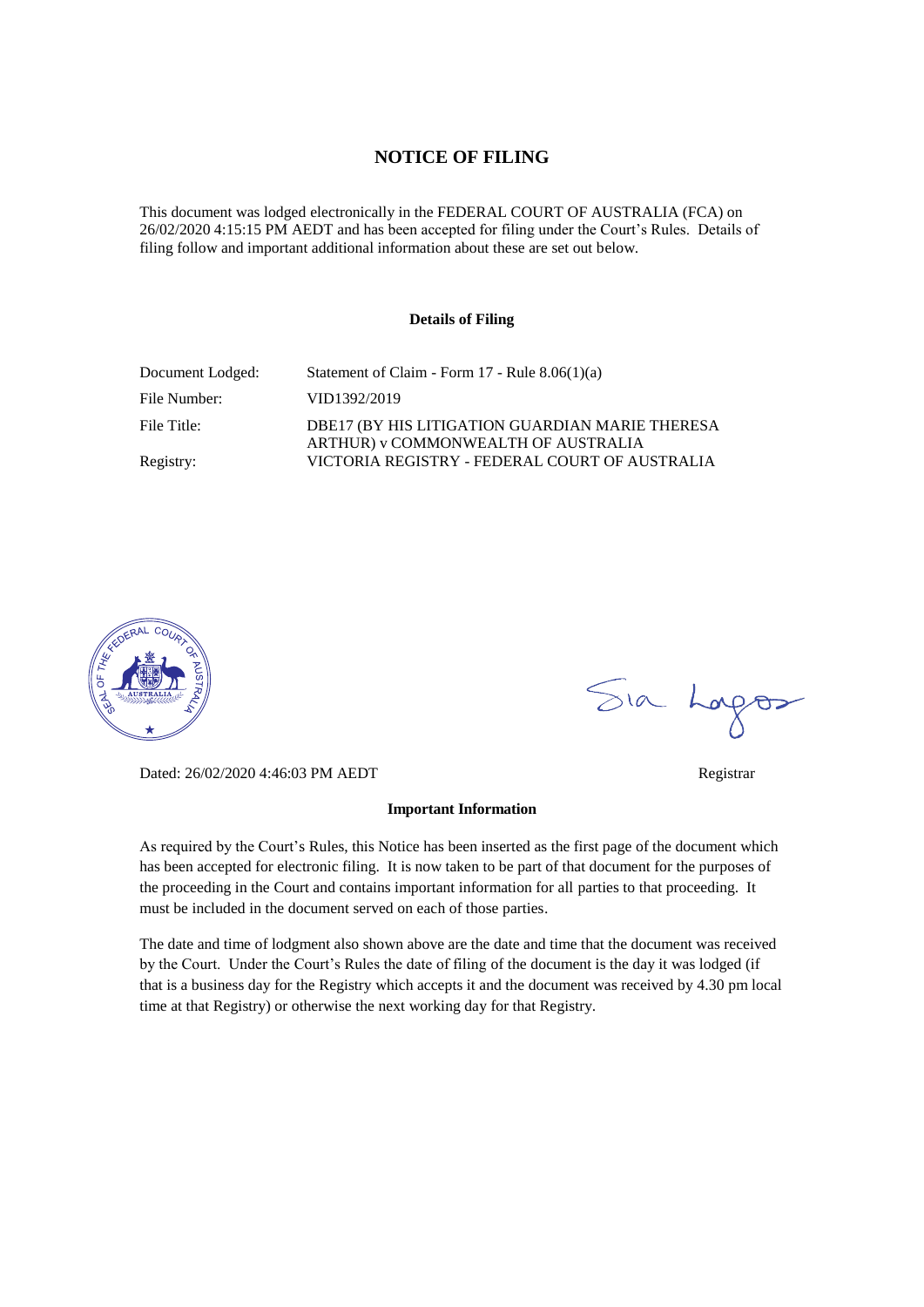Form 17 Rule  $8.05(1)(a)$ 



# **Amended statement of claim**

No. VID 1392 of 2019

Federal Court of Australia District Registry: Victoria Division: General

# **DBE17 (by his Litigation Guardian Marie Theresa Arthur)**

Applicant

# **The Commonwealth of Australia**

Respondent

## **The Applicant**

1. The Applicant **(DBE17)** is a minor and sues by his litigation guardian Marie Theresa Arthur.

## **The Group Proceeding and the Group Members**

- 2. DBE17 brings this proceeding as a group proceeding pursuant to Part IVA of the *Federal Court of Australia Act 1976* (Cth) on behalf of himself and every other person who:
	- a. between 27 August 2011 and 25 February 2020 inclusive **(the Relevant Period)** was in detention for more than two working days in any part or parts of Australia purportedly pursuant to s 189 of the *Migration Act 1958* (Cth) *(Migration Act)',*
	- b. was not detained because that person held a visa under the *Migration Act* that was cancelled or purportedly cancelled under the *Migration Act,*
	- c. did not, at any time after arriving in Australia, return voluntarily to their country of origin or former habitual residence;
	- d. was not at any time since 27 August 2011 removed from Australia to that person's country of origin or former habitual residence without later re-entering Australia;

| Filed on behalf of (name & role of party)                  |                    | DBE17 by his Litigation Guardian Marie Theresa Arthur, Applicant |      |                  |  |
|------------------------------------------------------------|--------------------|------------------------------------------------------------------|------|------------------|--|
| Prepared by (name of person/lawyer)                        |                    | Nicole Lees                                                      |      |                  |  |
| Law firm (if applicable)                                   |                    | Maurice Blackburn Lawyers                                        |      |                  |  |
| $(03)$ 9605 2700<br>Tel.                                   |                    |                                                                  | Fax. | $(03)$ 9258 9600 |  |
| JKanis@mauriceblackburn.com.au<br>Email                    |                    |                                                                  |      |                  |  |
| <b>Address for service</b><br>(include state and postcode) | Melbourne VIC 3000 | Level 21, 380 La Trobe Street,                                   |      |                  |  |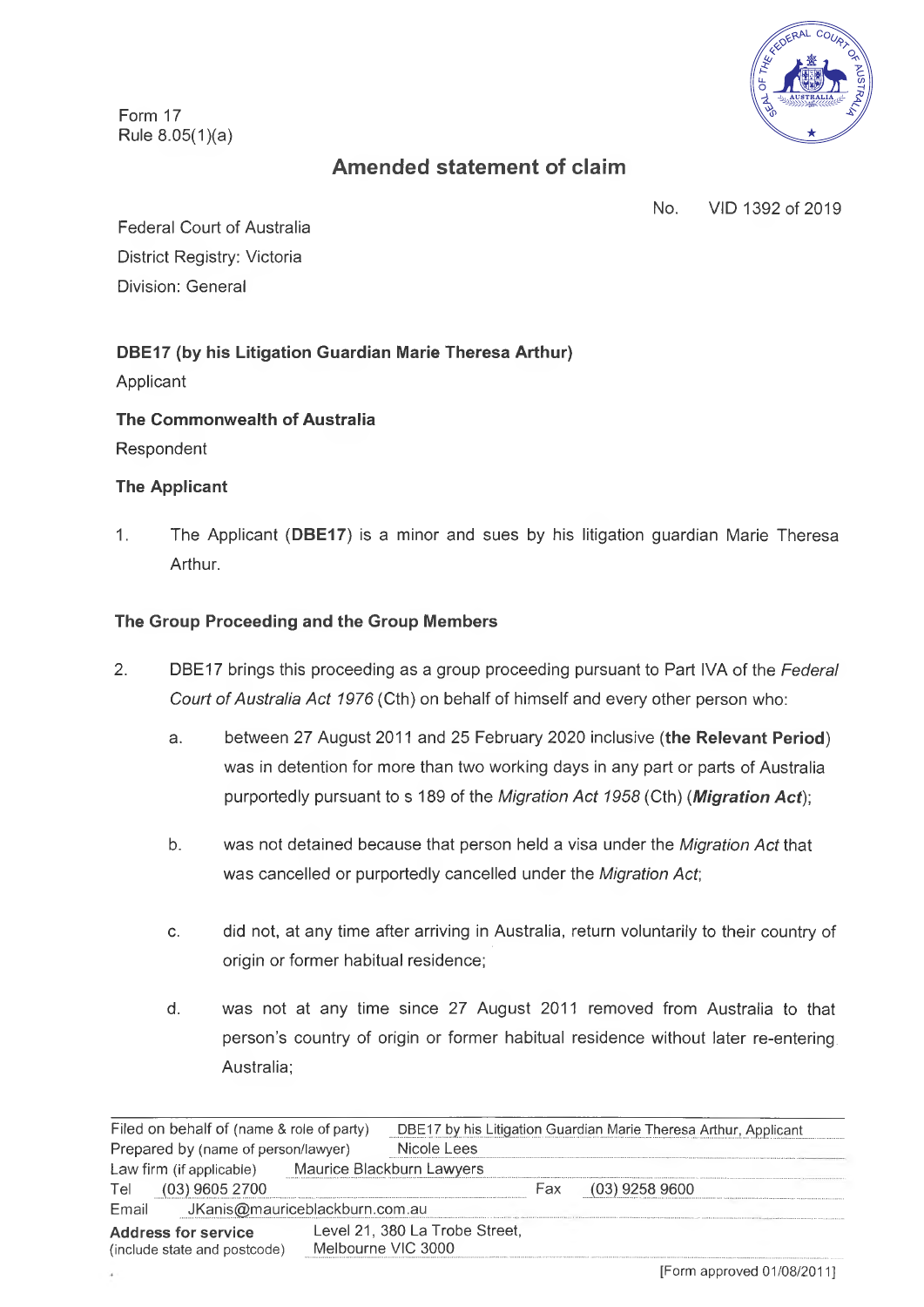- e. was not detained after being a lawful non-citizen (as defined in s13 of the *Migration Act*) who remained outside detention without a valid visa, unless that person was, at any later time, granted a visa described in s 35A of the *Migration Act*; and
- f. has not, at any time, received an adverse security assessment under the *Australian Security Intelligence Organisation Act 1979* (Cth),

(collectively, **Group Members).**

3. There were more than seven Group Members as at the commencement of this proceeding.

### *Subgroups*

4. Further to the matters in paragraph 2, DBE17 brings this proceeding on behalf of himself and all those Group Members who during all or part of the Relevant Period that each was in Australia were minors, being persons who had not reached the age of 18 years **(Minor Group Members).**

### **Particulars**

- (i) At common law, a person is a minor until they attain the age of 18 years.
- (ii) Under s 5 of the *Migration Act*, a person is a "minor" if they are less than 18 years old.
- (iii) DBE17 was born on 19 September 2013, and therefore was a Minor Group Member from 19 September 2013 until the end of the Relevant Period.
- 5. Further to the matters in paragraphs 2 and 4, DBE17 brings this proceeding on behalf of himself and all those Group Members who arrived in Australia after 12 August 2012 and, if that person arrived in Australia:
	- a. before <sup>1</sup> June 2013, met the definition of 'offshore entry person' under the *Migration Act*; and
	- b. on or after <sup>1</sup> June 2013, met the definition of 'unauthorised maritime arrival' under the *Migration Act.*

**(Designated Regional Processing Cohort Group Members).**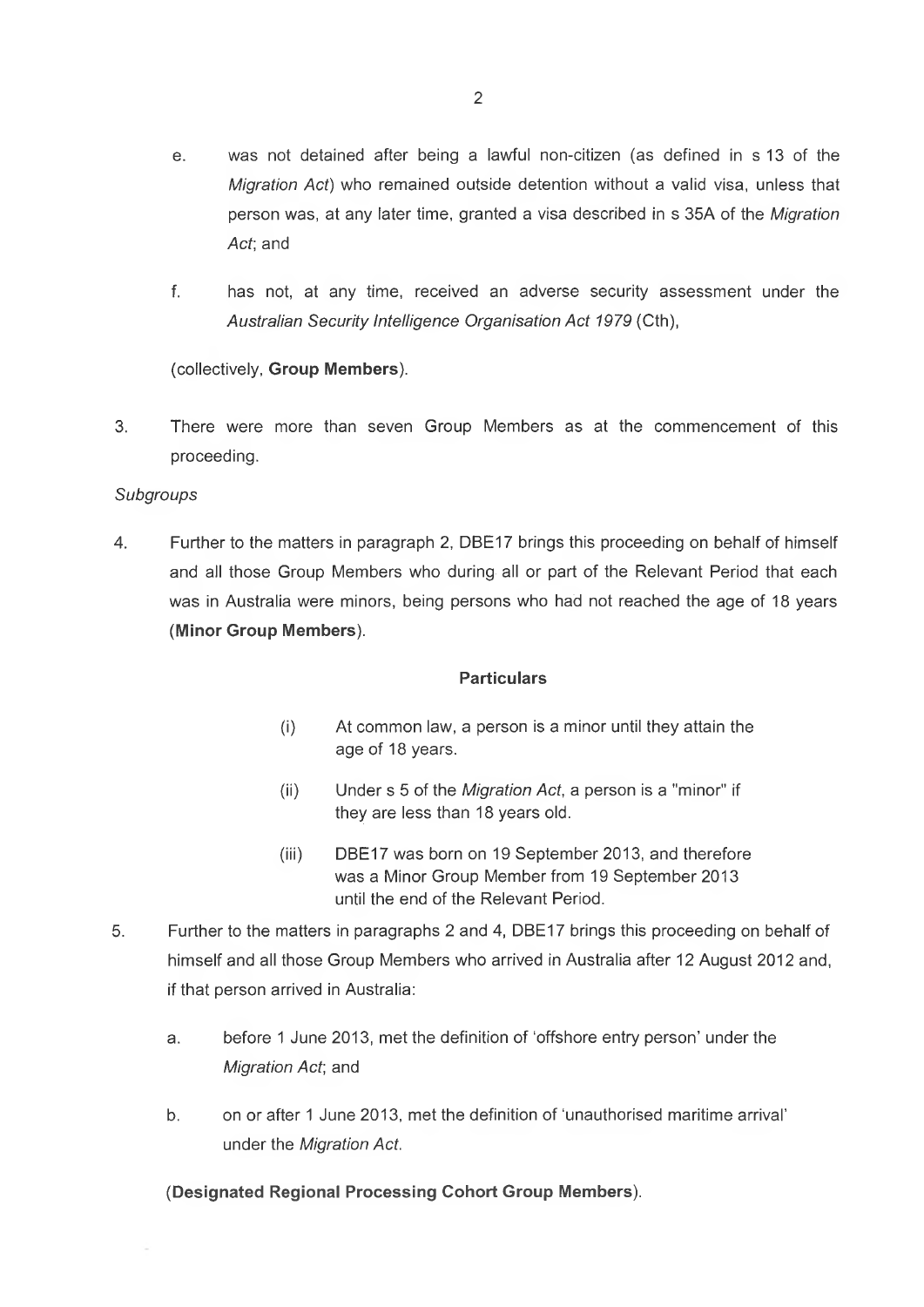*Migration Amendment (Unauthorised Maritime Arrivals and Other Measures) Act 2013* (Cth).

6. Further to the matters in paragraphs 2, 4 and 5, DBE17 brings this proceeding on behalf of himself and all those Group Members who were released from detention because each received a visa under the *Migration Act* **(Visa Group Members).**

### **The Respondent**

- 7. The Respondent **(Commonwealth)** is capable of being sued by reason of ss 56 and/or 64 of the *Judiciary Act 1903* (Cth).
- 8. During the Relevant Period, the Commonwealth department responsible for the administration of the *Migration Act* **(the Department)** was:
	- a. between 17 August 2011 and 17 September 2013, known as the Department of Immigration and Citizenship;
	- b. between 18 September 2013 and 19 December 2017, known as the Department of Immigration and Border Protection; and
	- c. from 20 December 2017, known as the Department of Home Affairs.
- 9. The Commonwealth is vicariously liable for the acts and omissions of its servants and agents, including officers and employees of the Department.

### **The Detention of DBE17 and Family Members**

- 10. On or about 26 July 2013, DBE17's father **(F)** and mother **(M)** arrived in Australia together with DBE17's sister **(AS),** at which time M was pregnant with DBE17.
- 11. On 19 September 2013, DBE17 was born in the Royal Darwin Hospital.
- 12. On 23 September 2013, DBE17 and M were transferred to Darwin Airport Lodge.
- 13. On or about 18 October 2013, DBE17, F, M and AS were transferred from Darwin Airport Lodge to Christmas Island.
- 14. Between 18 October 2013 and about 19 August 2014, DBE17, F, M and AS remained in detention on Christmas Island.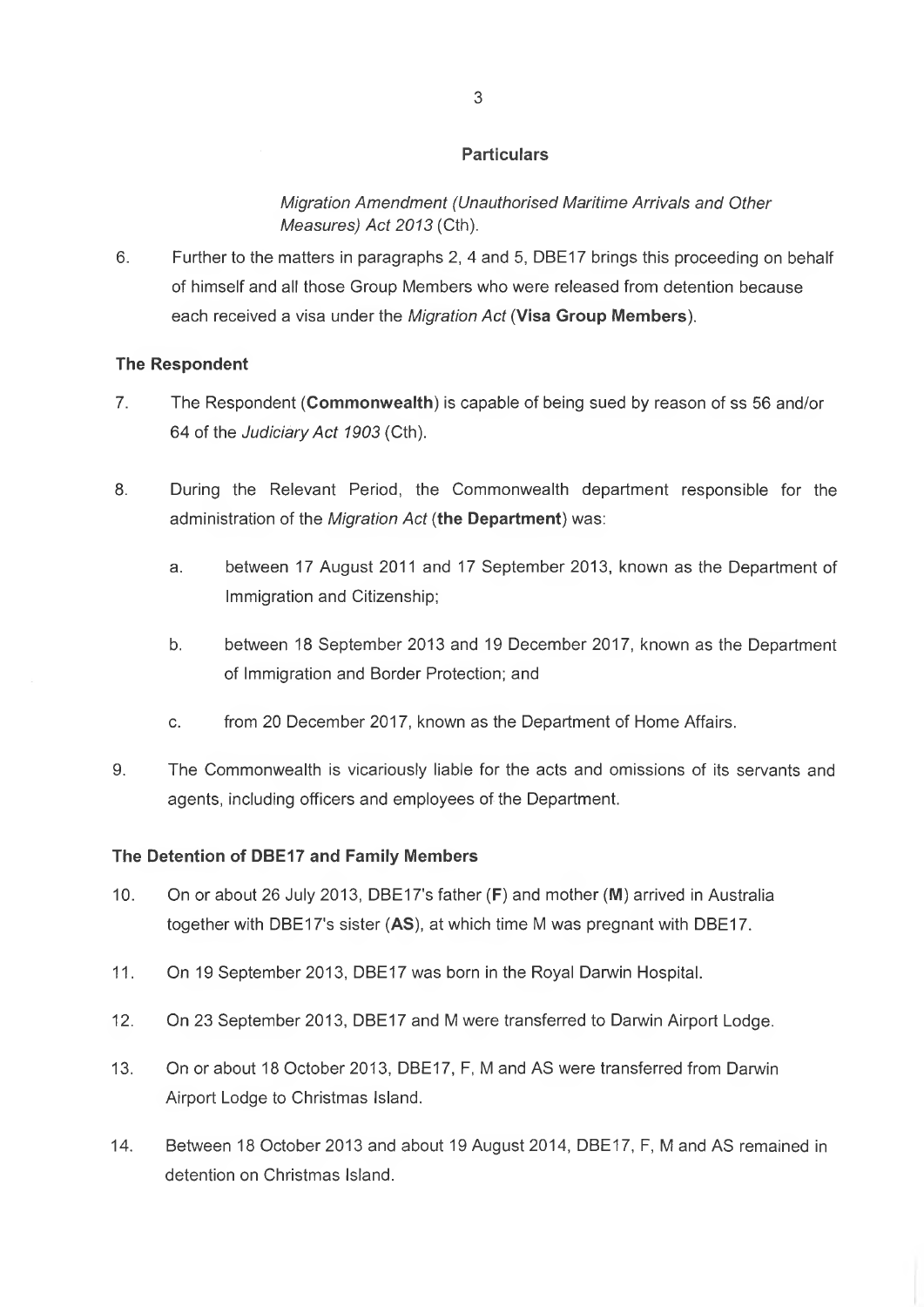- 15. Sometime between 19 and 23 August 2014, DBE17, F, M and AS were transferred from Christmas Island to Bladin Alternative Place of Detention near Darwin and were detained at Darwin Airport Lodge until 15 January 2015.
- 16. On 15 January 2015, DBE17, F, M and AS were released from detention following the grant of a temporary visa to or in the name of each of them.
- 17. In the premises, DBE17 was in detention at all times between 19 September 2013 and about 15 January 2015 (the **DBE17 Detention).**

### **Detention**

18. The DBE17 Detention and the detention of Group Members was done by the Commonwealth.

### **Visa Group Member False Imprisonment**

- 19. The only purpose for the DBE17 Detention and the detention of each Visa Group Member was to:
	- a. receive, investigate and determine an application for a visa permitting that person to enter and remain in Australia; or
	- b. determine whether to permit a valid application for a visa from that person,

### (collectively, **the visa purposes).**

20. The DBE17 Detention and the detention of each Visa Group Member was only lawful for the period of time for which one of the visa purposes was being pursued and carried into effect as soon as was reasonably practicable.

### **Particulars**

Sections 36, 37, 46A, 189, 195, 195A, 196, 198 and 198AD of the *Migration Act,* and noting especially any visa given under ss 36 and 37, including the subclass 070 Bridging (Removal Pending) visa.

- 21. At all relevant times, it was reasonably practicable to pursue and carry into effect each of the visa purposes within:
	- a. 48 hours;
	- b. alternatively, 2 working days;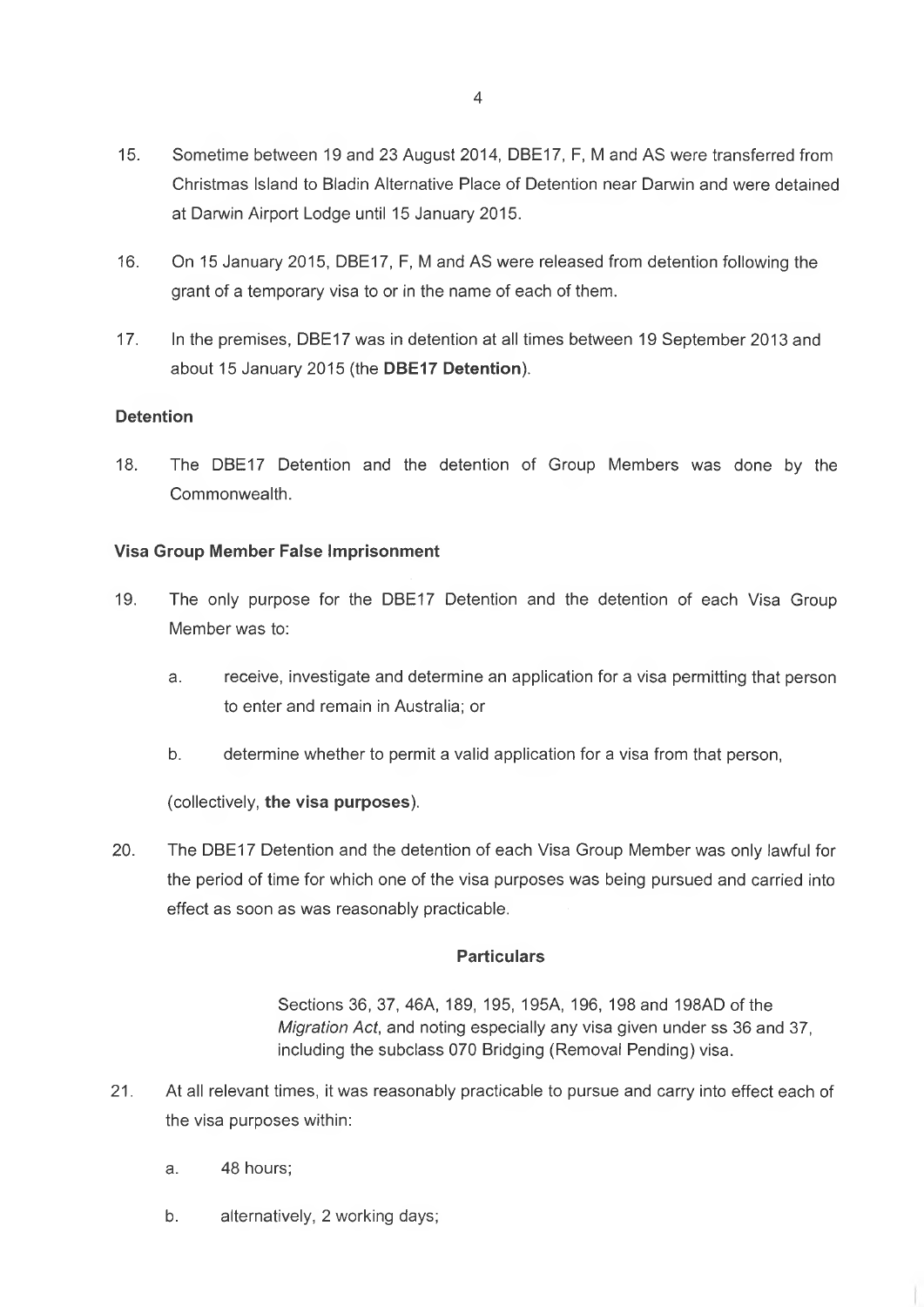- c. alternatively, 4 working days;
- d. alternatively, 7 working days;
- e. alternatively, 14 days;
- f. alternatively, 28 days;
- g. alternatively, 90 days;
- h. alternatively, 6 months;

of the commencement of detention (collectively, **the visa process period).**

- 22. By reason of the matters in paragraphs 19 to 21, the detention of DBE17 and each Visa Group Member for a visa purpose was unlawful outside the duration of the visa process period process other than for any period:
	- a. when the relevant person was the subject of a residence determination pursuant to s 197AB of the *Migration Act,* or
	- b. only if the Visa Group Member was not a person who was previously the subject of a decision against the criteria in s 36 of the *Migration* Act after the commencement of s 36(1C) of the *Migration Act*, starting when that Visa Group Member was referred to an officer for the purpose of making a decision under s 501 of the *Migration Act* and ending when any of:
		- i. a finding was made that the relevant Visa Group Member:
			- 1. passes the character test under s 501 of the *Migration Act*; or
			- 2. should be granted a visa notwithstanding that the group member fails the character test under s 501 of the *Migration Act,* or
		- ii. a lawful decision to refuse the relevant group member a visa under s 501 of the *Migration Act* was made.

## **Particulars**

(a) Insofar as DBE17 was ever detained for a visa purpose, such purpose was initiated on 12 January 2015, following which DBE17 was granted a Bridging E (subclass 050) visa and a Temporary Safe Haven (subclass 449) visa, and was released from detention as a result, on 15 January 2015.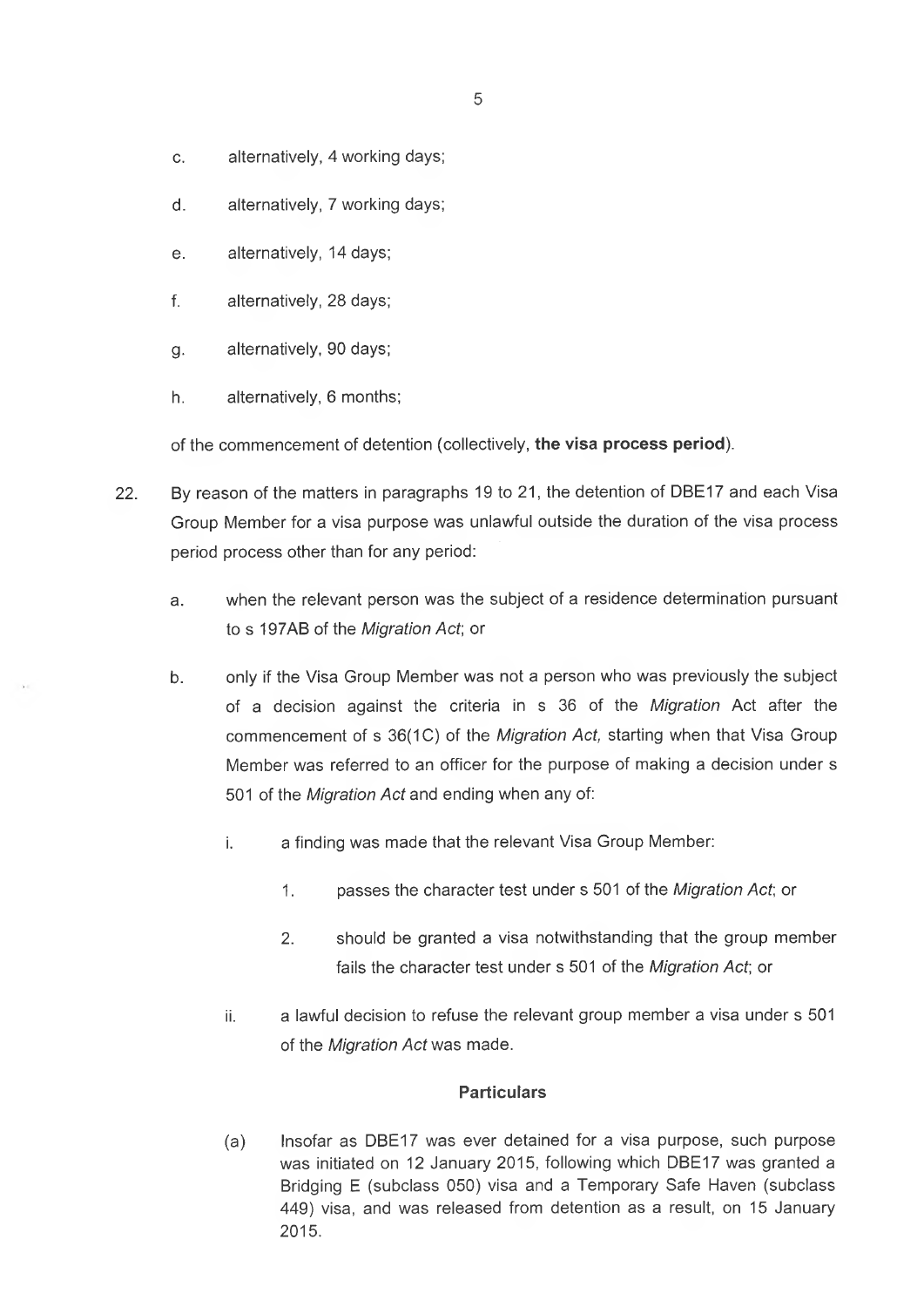(b) There was no lawful detention of DBE17 outside these dates.

### **Designated Regional Processing False Imprisonment**

- 23. In respect of:
	- a. DBE17 and each Designated Regional Processing Cohort Group Member who was also a Visa Group Member, if, in the alternative to the matters in paragraphs 19 to 22, there was another purpose for their detention, then that other purpose of their detention was; or
	- b. each Designated Regional Processing Cohort Group Member who was not also a Visa Group Member, the only purpose of their detention was,

removing each of them from Australia to a regional processing country pursuant to Division 8, Subdivision B of the *Migration Act,* being Papua New Guinea and Nauru (the **removal purpose).**

#### **Particulars**

- (a) Instrument of designation of the Republic of Nauru as a regional processing country under subsection 198AB(1) of the *Migration Act*, dated 10 September 2012.
- (b) Instrument of designation of the Independent State of Papua New Guinea as a regional processing country under subsection 198AB(1) of the *Migration Act*, dated 9 October 2012.
- (c) Letter from the Department to Maurice Blackburn dated 16 October 2014 concerning DBE17.
- 24. The detention for the removal purpose was only lawful for so long as the removal purpose was:
	- a. pursued and carried into effect by the Commonwealth as soon as reasonably practicable; and/or
	- b. capable of fulfilment.

#### **Particulars**

Sections 189, 196 and 198AD of the *Migration Act.*

25. At all relevant times after 12 August 2012, the removal purpose was not capable of fulfilment and/or was not reasonably practicable to pursue and carry into effect because: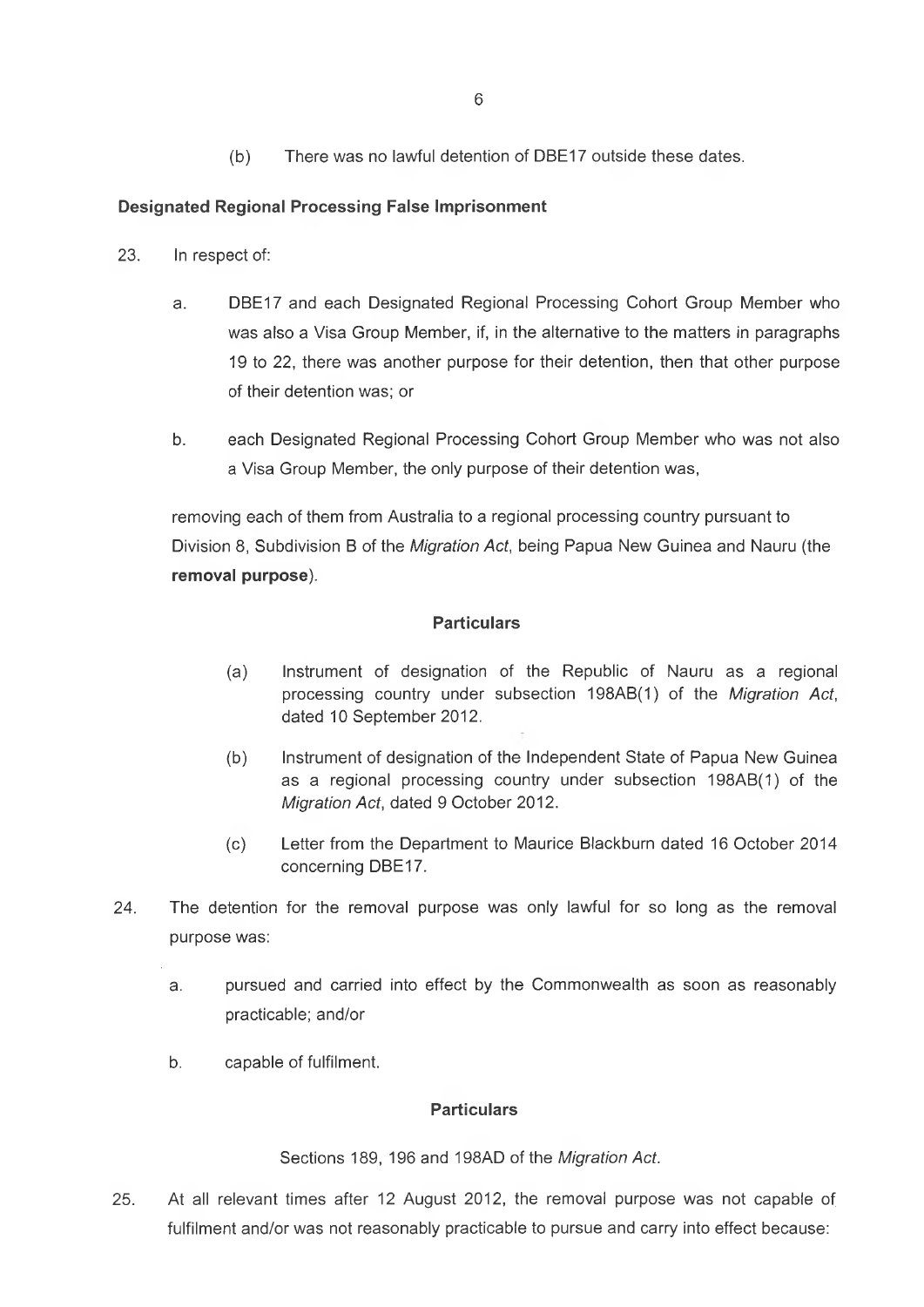- i. being required by law on arrival in that country to be detained in a regional processing centre indefinitely;
- ii. the threats, harassment and other mistreatment made against those removed there as members of the particular social group of people seeking asylum who had been transferred from Australia, such mistreatment including:
	- 1. rape;
	- 2. sexual abuse;
	- 3. violent physical attacks;
	- 4. verbal abuse; and
	- 5. threats of any of the above; and/or
- iii. weak and/or absent state institutions, including at times police and/or any judiciary;
- iv. the absence of any, or any appropriate, accommodation, including by reason of:
	- 1. being accommodated in a tent or marquee without air-conditioning that was exposed to direct, equatorial sunlight approximately 12 hours each day and tropical rain;
	- 2. having shared ablution facilities that were not always private;
	- 3. being required by law to reside in places where there was no, or only limited, effective shelter from the equatorial sun and tropical rain; and/or

in circumstances where both regional processing countries permitted people taken to each country from Australia to reside only on a small, remote island with generally poor infrastructure;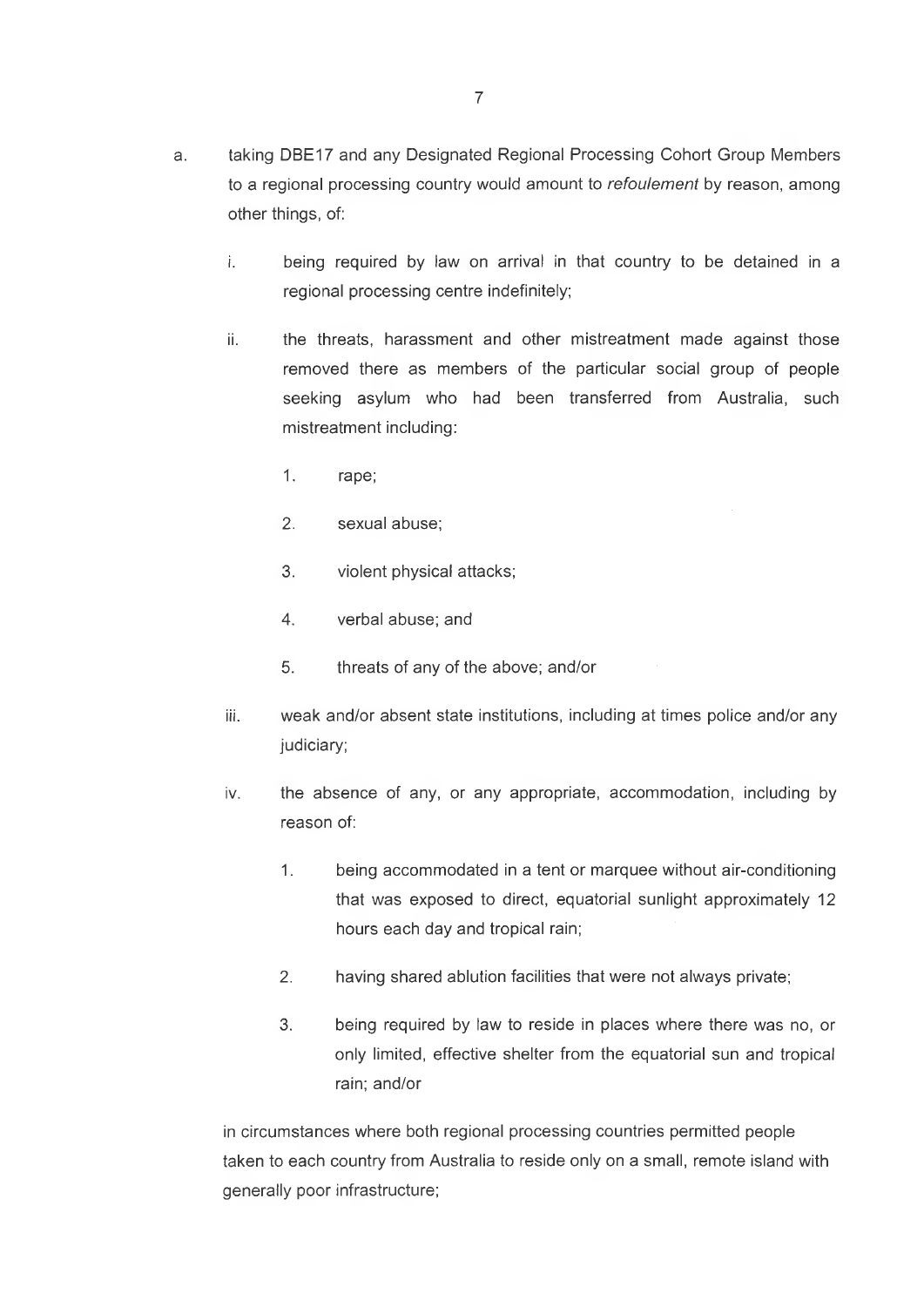Sections 197C, 198(11) and 198AD of the *Migration Act.*

b. DBE17 and all Designated Regional Processing Cohort Group Members would be unlawfully detained on arrival at either regional processing country;

### **Particulars**

- i. Section 5 of the Constitution of the Republic of Nauru and s 42 of the Constitution of Papua New Guinea.
- ii. The relevant legal arrangements and provisions are set out in *Plaintiff M68/2015* v *Minister for Immigration and Border Protection* (2016) 257 CLR 42 and *Namah v Pato* [2016] PGSC 13 respectively.
- c. in respect of DBE17 and his family members, and each Designated Regional Processing Cohort Group Member who was also a Minor Group Member and his or her family members, effecting the removal purpose would be contrary to law in that it would result in the continued detention beyond the control of the Commonwealth such that DBE17 or the Minor Group Member would not be detained only as a measure of last resort;

### **Particulars**

Section 4AA of the *Migration Act,* section 6 of the *Immigration (Guardianship of Children) Act 1946* (Cth); Regional resettlement arrangement between Australia and Papua New Guinea, signed in Brisbane on 19 July 2013; Memorandum of Understanding between the Republic of Nauru and the Commonwealth of Australia, relating to the transfer to and assessment of persons in Nauru, and related issues signed on 3 August 2013.

- d. in respect of DBE17 and his family members, and each Designated Regional Processing Cohort Group Member who was or had a family member who was:
	- i. a child;
	- ii. a pregnant woman of over 30 weeks' gestation; or
	- iii. carrying a blood borne virus;

neither regional processing country had adequate facilities to accommodate that family, and/or travel to that country was not reasonably practicable during the period that the family had a member or members meeting the description of subparagraphs i, ii or iii.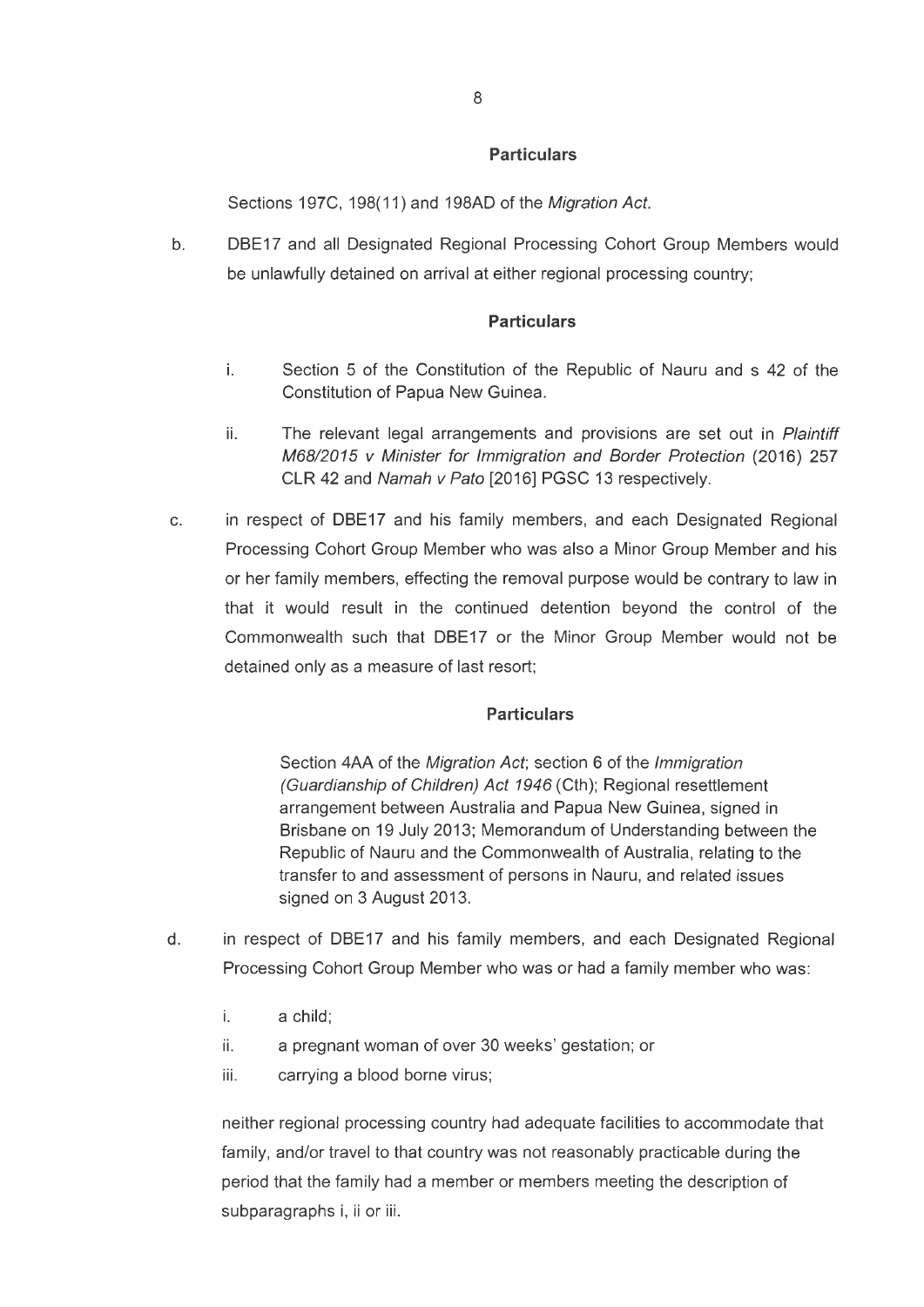In the letter from the Department to Maurice Blackburn dated 16 October 2014, the Department states that "due to the particular circumstances" of DBE17 and his family "it is currently not reasonably practicable to take them" to either regional processing country.

- 26. Further and in the alternative to the matters in paragraph 25, the removal purpose was never pursued and carried into effect by the Commonwealth as soon as reasonably practicable.
- 27. By reason of the matters referred to in paragraphs 25 and/or 26, the detention of DBE17 and each Designated Regional Processing Cohort Group Member for the removal purpose was unlawful.

### **Unlawfulness**

 $\sim$ 

- 28. DBE17 and the Group Members were detained for the visa purposes and/or the removal purpose, and for no other purpose.
- 29. By reason of the matters in paragraphs 19 to 22 and 28, further or alternatively 23 to 28, DBE17 and the Group Members were unlawfully detained.

#### **Particulars**

- (a) DBE17 was first detained on 19 September 2013 purportedly pursuant to s 189 of the *Migration Act.*
- (b) He was granted a Bridging E (subclass 050) visa and a Temporary Safe Haven (subclass 449) visa, and was released from detention as a result, on 15 January 2015, which process was initiated on 12 January 2015.
- (c) DBE17 was unlawfully detained for a total of 480 days, being all of the days from 19 September 2013 to 12 January 2015, and which were days:
	- 1. during which he was never detained for a visa purpose that was being pursued and carried into effect as soon as reasonably practicable; and
	- 2. during which he was never detained for the removal purpose that was capable of fulfilment or reasonably practicable to carry out, or ever pursued and carried into effect as soon as reasonably practicable; and
	- 3. during which there was no other purpose for his detention that was lawful.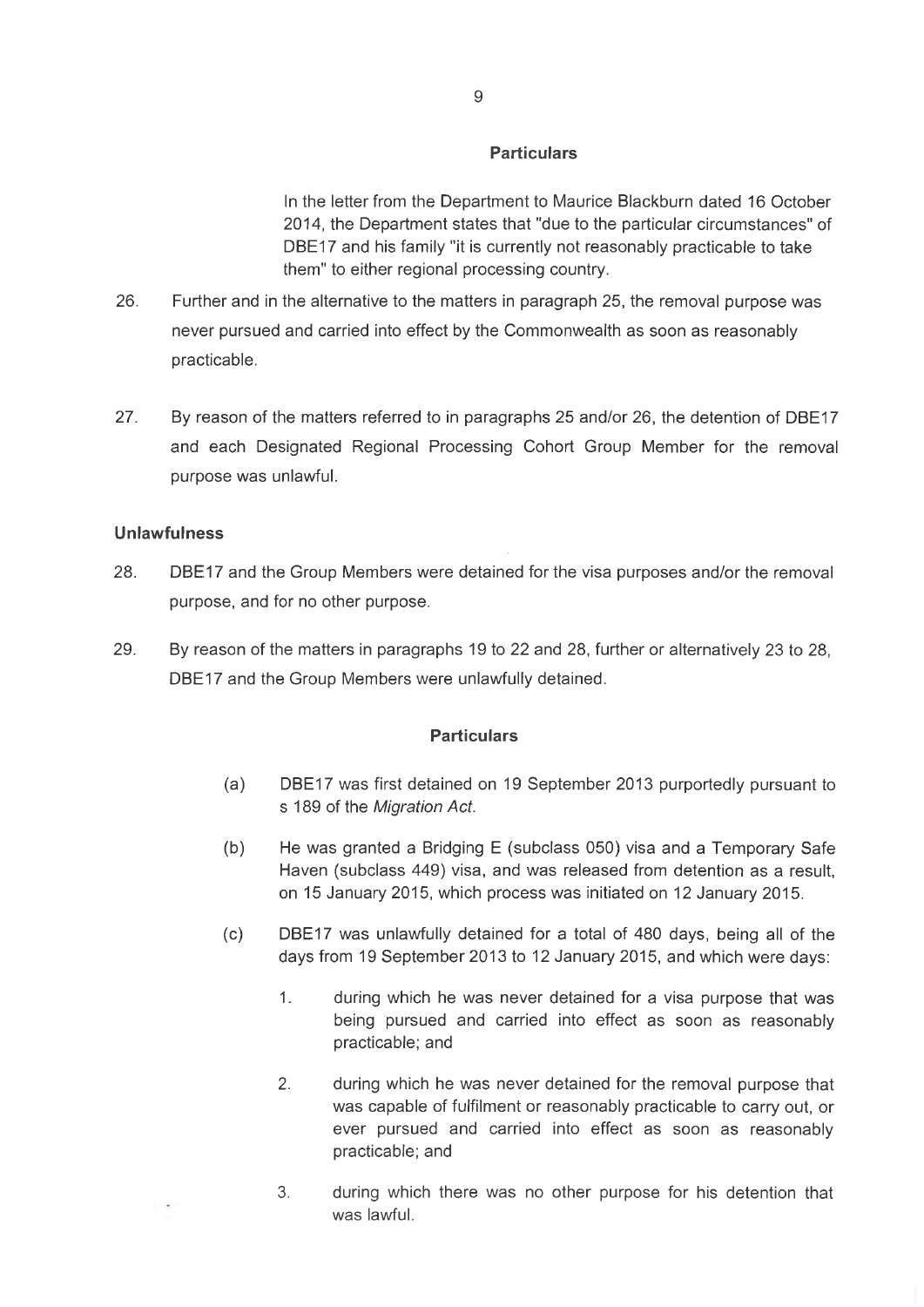- (d) Particulars in respect of the Group Members will be provided after the trial of DBE17's claim.
- 30. By reason of the unlawful imprisonment of DBE17 and the Group Members, each has suffered loss and damage.

- (a) The loss and damage is the deprivation of liberty brought about by the unlawful imprisonment. DBE17 was unlawfully deprived of his liberty for 480 days.
- (b) Particulars in respect of the Group Members will be provided after the trial of DBE17's claim.

 $\sim$  7

Date: 26 February 2020

Signed by Nicole Lees Lawyer for the Applicant

This pleading was prepared by Bret Walker of Senior Counsel and Bernard Quinn of Queen's Counsel, and Matthew Albert, Min Guo and Sarah Zeleznikow of counsel.